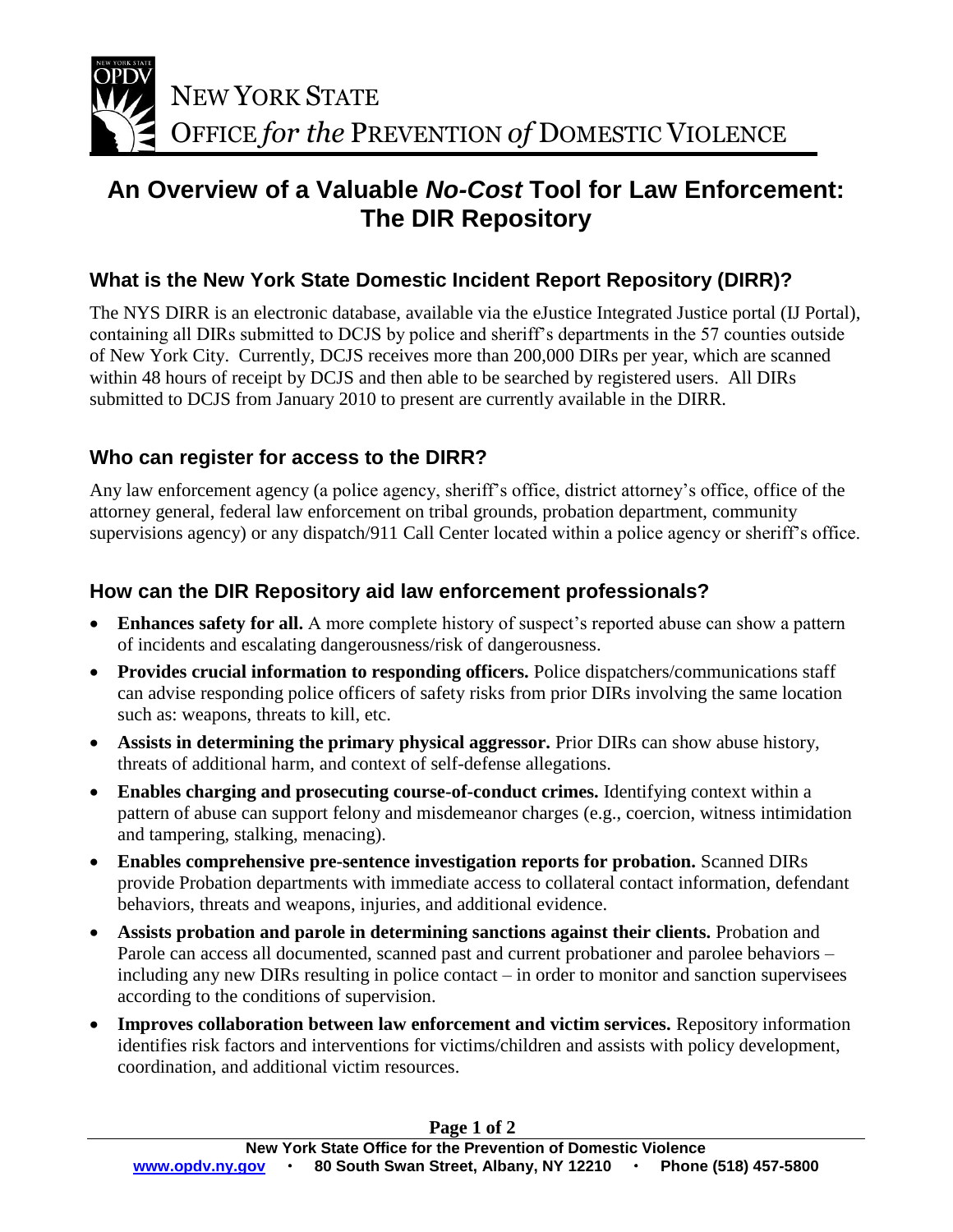# **The DIRR: Application, Registration, and Navigation**

### **Registration for access to the DIRR has been greatly streamlined!** *(rev. 1/14)*

- The agency Terminal Agency Coordinator (TAC) logs on to the eJusticeNY Integrated Justice (IJ) Portal at **www.ejusticeny.ny.gov**
	- $\circ$  If the agency has not yet designated a TAC, or does not have access to the eJusticeNY Integrated Justice (IJ) Portal, email the DCJS Customer Contact Center (CCC) at **[CCCenter@dcjs.ny.gov](mailto:CCCenter@dcjs.ny.gov)** for assistance.
- On the Home page of the IJ Portal, The TAC selects **Resources** on the top bar, and then selects **News** and then **Announcements** from the drop-down bars. The TAC then scrolls down the **Announcements** list and selects **2013-03-18: Modified DIR Registration** and reviews the **Domestic Incident Report (DIR) Repository Policies and Procedures Manual**.
- The Agency executive completes the simplified one-page User Agreement at the end of the Policies and Procedures Manual and scans or emails the form to the DCJS Customer Contact Center (CCC) at [CCCenter@dcjs.ny.gov](mailto:CCCenter@dcjs.ny.gov)
- The CCC will notify the TAC when the agency has access to the DIRR.
- All agency users will be responsible for compliance with the terms and conditions governing the use of the DIRR and all other applicable laws and regulations.

### **What DIR data is available in the Repository?**

- Page 1 of all DIRs sent to DCJS are scanned into the DIRR.
- Name, address, and document number tabs allow for automated searches.
- Victim and offender names and incident location are "hot-linked" to show all DIRs connected to that victim, offender, or location.

### **What do automated searches by name, address, & document number provide?**

- **Name** –shows searched name *(and similar names)* of victim, suspect, or witness on prior DIRs.
- **Address** –shows searched address *(and similar addresses)* of address of the occurrence, victim, or suspect on prior DIRs.
- **Document number**  search document by Incident #, Complaint #, or Arrest #.

### **How can police agencies ensure that the data in the DIR Repository is accurate and complete?**

- Routinely check DIRs to ensure that they are legible, complete, and accurate.
- Report DIRR errors to DCJS at [CCCenter@dcjs.ny.gov](mailto:CCCenter@dcjs.ny.gov)
- Submit DIRs to DCJS as soon as possible to ensure the DIRR provides the most timely information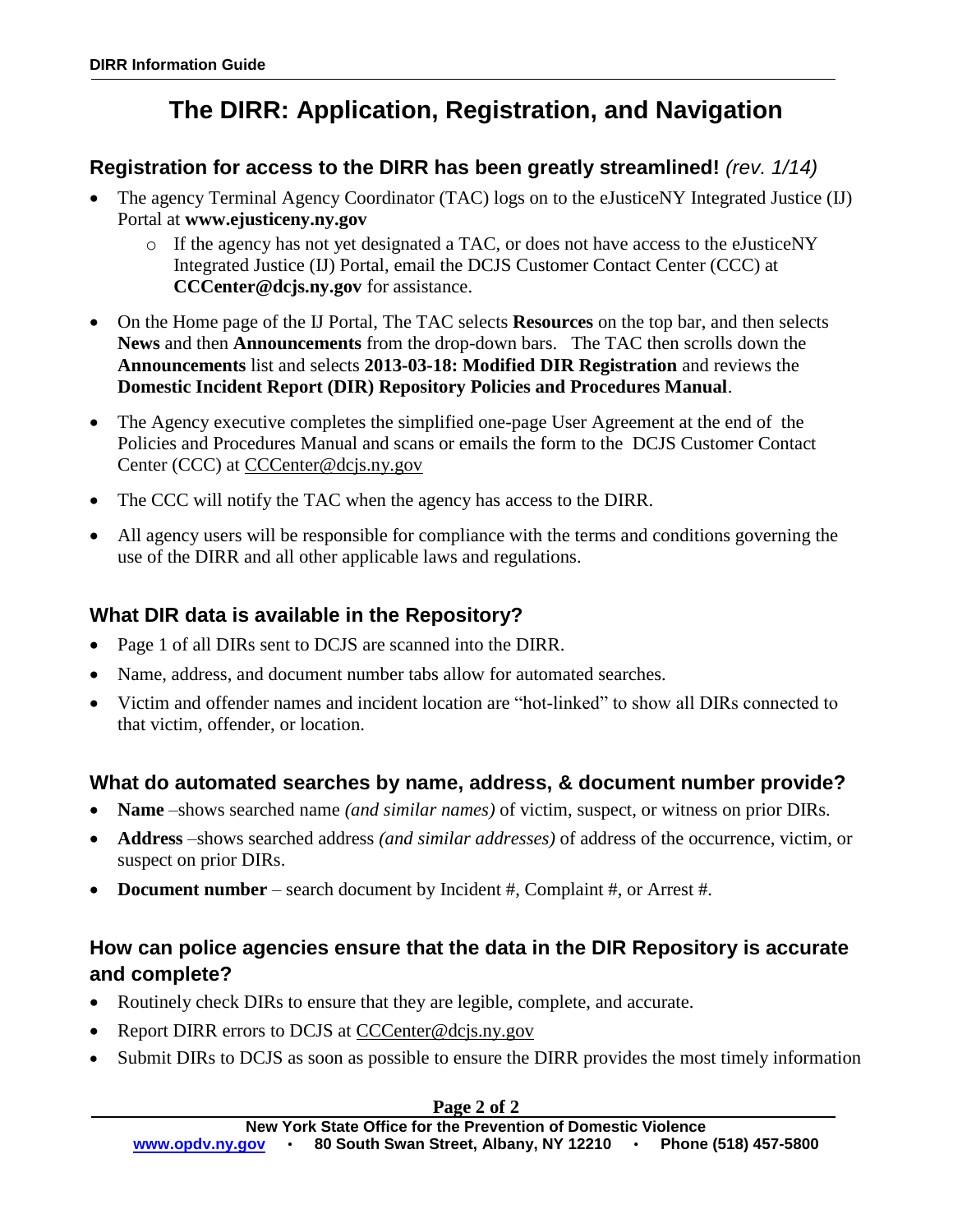# **DOMESTIC<br>INCIDENT<br>REPORT (DIR)<br>REPOSITORY**

**POLICIES & PROCEDURES MANUAL**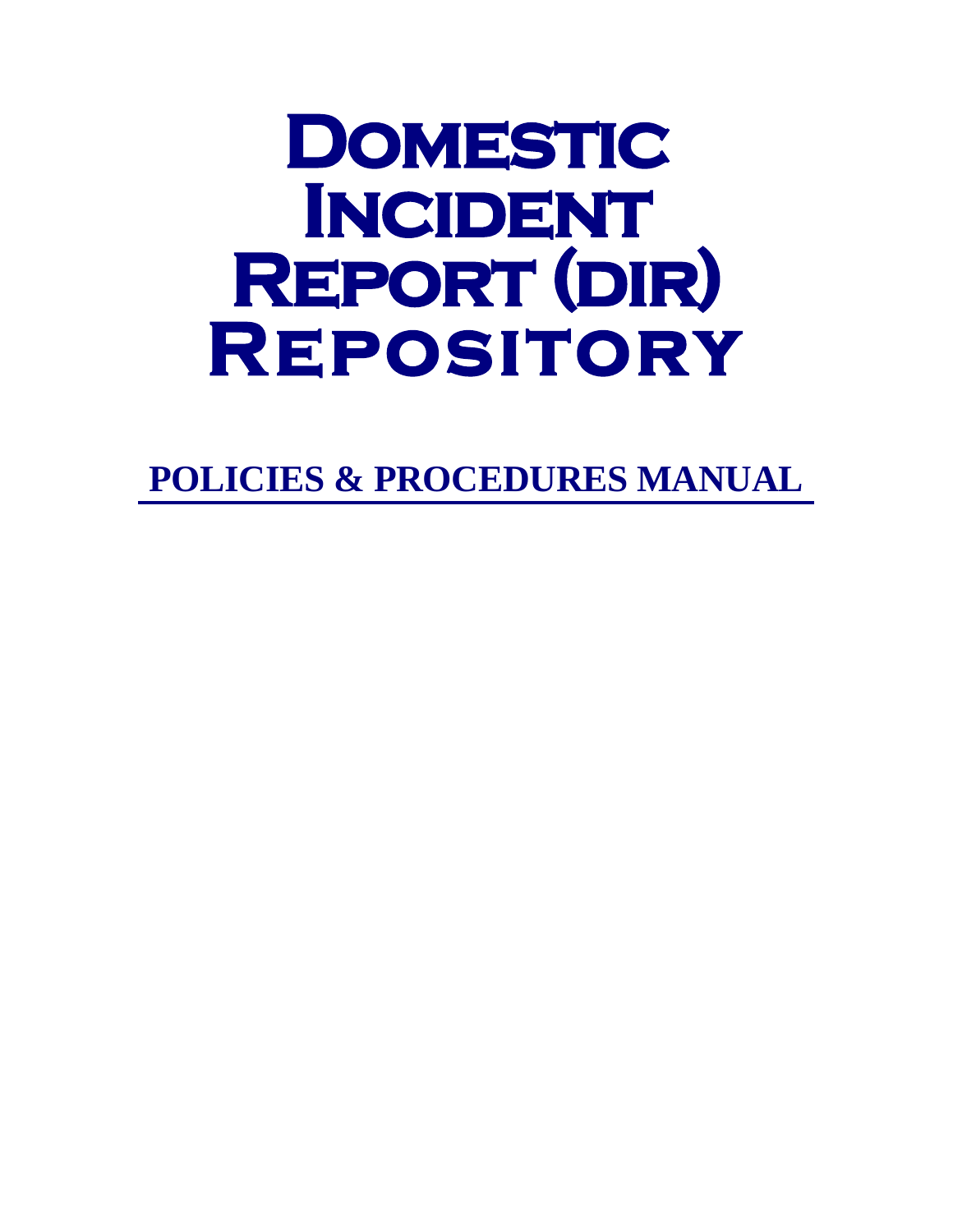### **1.0 GENERAL PROVISIONS:**

- 1.01 The purpose of the DIR Repository Policies and Procedures Manual is to set forth the terms and conditions governing use of the DIR Repository.
- 1.02 The Domestic Incident Report (DIR) Repository System (DIR Repository) allows authorized users to directly access the names and addresses of victims and suspects, addresses of incident locations and document numbers captured from DIR forms and scanned copies of the DIRs.
- 1.03 The purpose of the DIR Repository is to enable authorized users to effectively investigate and prosecute crimes of domestic violence across jurisdictions and allow supervising agencies to effectively supervise domestic violence suspects, while recognizing the need to maintain the confidentiality of information contained in the DIR Repository to protect victims of domestic violence.
- 1.04 The DIR Repository has three different search capabilities based on three different levels of authorized use, which allows authorized users to search the electronic database and obtain different levels of information. The levels are delineated below:
	- (a) **DIR Summary** Grants access to "DIR Search andRetrieve Summary" to search an incident address to get a summary of all DIR Activity at that location including the number of reports filed and if there are any "red flag" indicators. This level is intended primarily for use by dispatchers.
	- (b) **DIR Search** Grants access to "DIR Search and Retrieve" to view the results list with victim and suspect names and addresses, but there is no access to the scanned image.
	- (c) **DIR Access To Image** Grants further access in "DIR Search and Retrieve" to allow the user to open the actual scanned image which is "hotlinked" from the results list.
- 1.05 Authorized users agree to abide by the terms and conditions governing the use of the DIR Repository and all other applicable laws and regulations.
- 1.06 Users of the DIR Repository must have network connectivity to *eJusticeNY* Integrated Justice Portal.

### **2.0 DEFINITIONS**

For the purpose of this policy the following definitions apply:

2.01 Law Enforcement Agency (LEA): A police agency, sheriff's office, district attorney's office, office of the attorney general, federal law enforcement on tribal grounds, probation department, community supervisions agency or any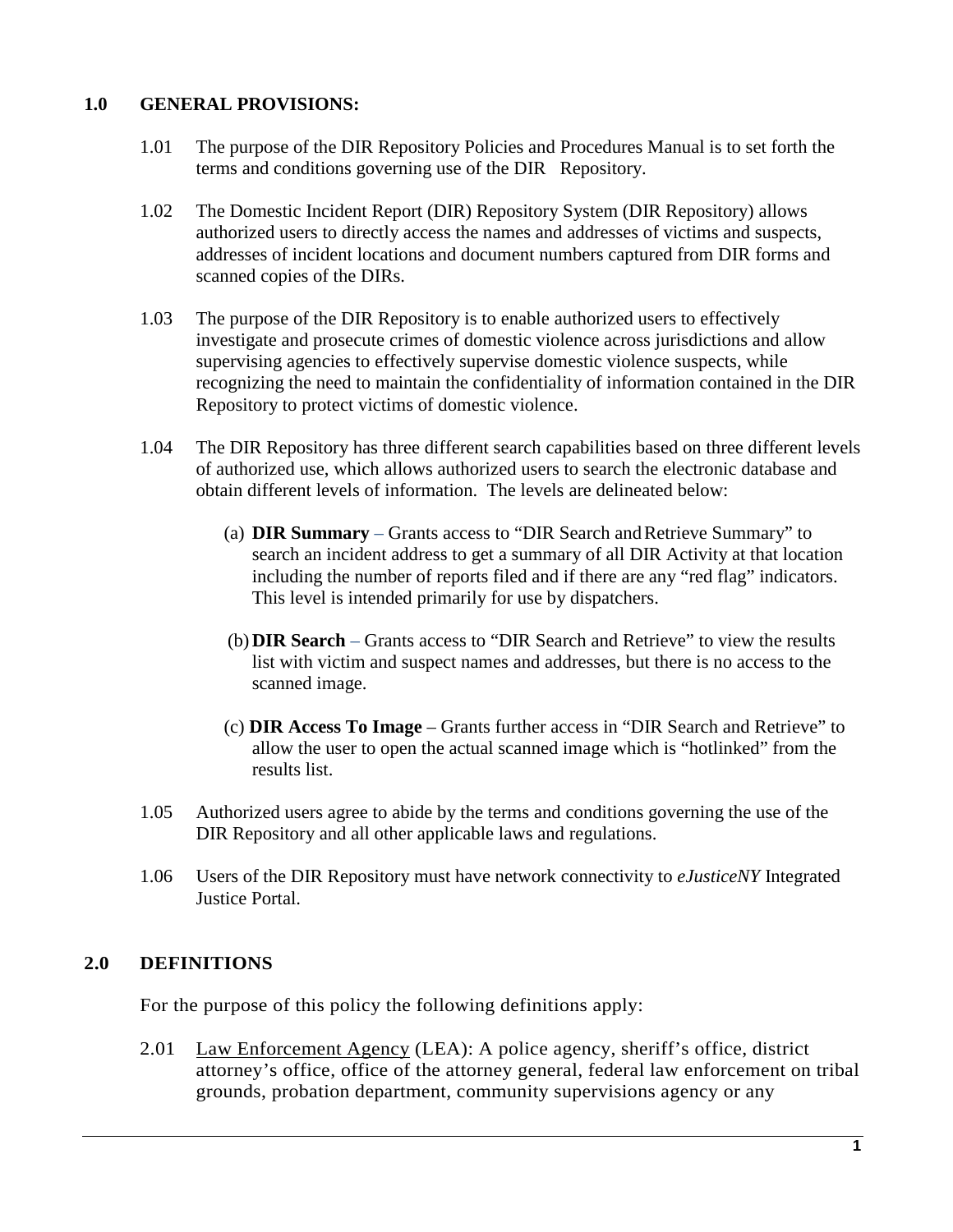dispatch/911 Call Center contained within a police agency or sheriff's office.

- 2.02 911 Call Center: A Non-Criminal Justice affiliated 911 Center that is not housed within a law enforcement agency but that has been sponsored by a local law enforcement agency to enter into a management control agreement with the State CJIS Systems Office (CSO). Personnel within a 911 Call Center will have access only to the DIR Summary level of the DIR Repository.
- 2.03 Investigation: An investigation or prosecution within the LEA's jurisdiction of a crime, or suspected criminal activity, conducted by the LEA.
- 2.04 Subject of Interest: An individual who is: relevant to an active investigation; wanted pursuant to a sworn arrest warrant; a witness to a crime or suspected criminal activity and his/her whereabouts are unknown; or a missing person due to a crime or suspected criminal activity.
- 2.05 Probation Services: Individuals under criminal court ordered investigation or supervision including pre-trial release and interim probation supervision, as well as individuals under investigation or supervision and/or diversion services pursuant to Family Court. (i.e. Family Offense, Juvenile Delinquency, Persons in Need of Supervision, Custody, Adoption, Support and Visitation).
- 2.06 Red Flag Indicators: Summary of certain sections of the DIR including but not limited to: Suspect Information Section: Prior DV History, Access to Weapons, Arrest Made; Offense Involved Section: Felony, Misdemeanor, Violation, OP Violated; Investigation Section: Guns in House, Guns Seized, Gun Permit Seized; Suspect Actions Section: Forced Entry, Forcible Restraint, Homicide, Shooting, Stabbing, Suicide or Attempt, Violated Visitations/Custody Actions; Threats Section: Injure/Kill Persons, Injure/Kill Self, Take Child, Choke/Strangle; and Threat with Weapon Section: Gun, Sharp Instrument.
- 2.07 DIR Scanned Image: A scanned image of an original, hardcopy DIR form along with any attachments or an electronic facsimile rendered from data captured in a DIR system operated by a law enforcement agency.
- 2.08 Community Supervision: Individuals under the jurisdiction of the Department of Corrections and Community Supervision who are inthe community through a grant of temporary release, presumptive release, parole, conditional release or serving a period of post release supervision. This shall include individuals who are supervised by the Department of Corrections and Community Supervision pursuant to the Interstate Compact for Adult Offender supervision, Executive Law §§ 259-mm or those subject to a regimen of strict and intensive supervision and treatment pursuant to Article 10 of the Mental Hygiene Law.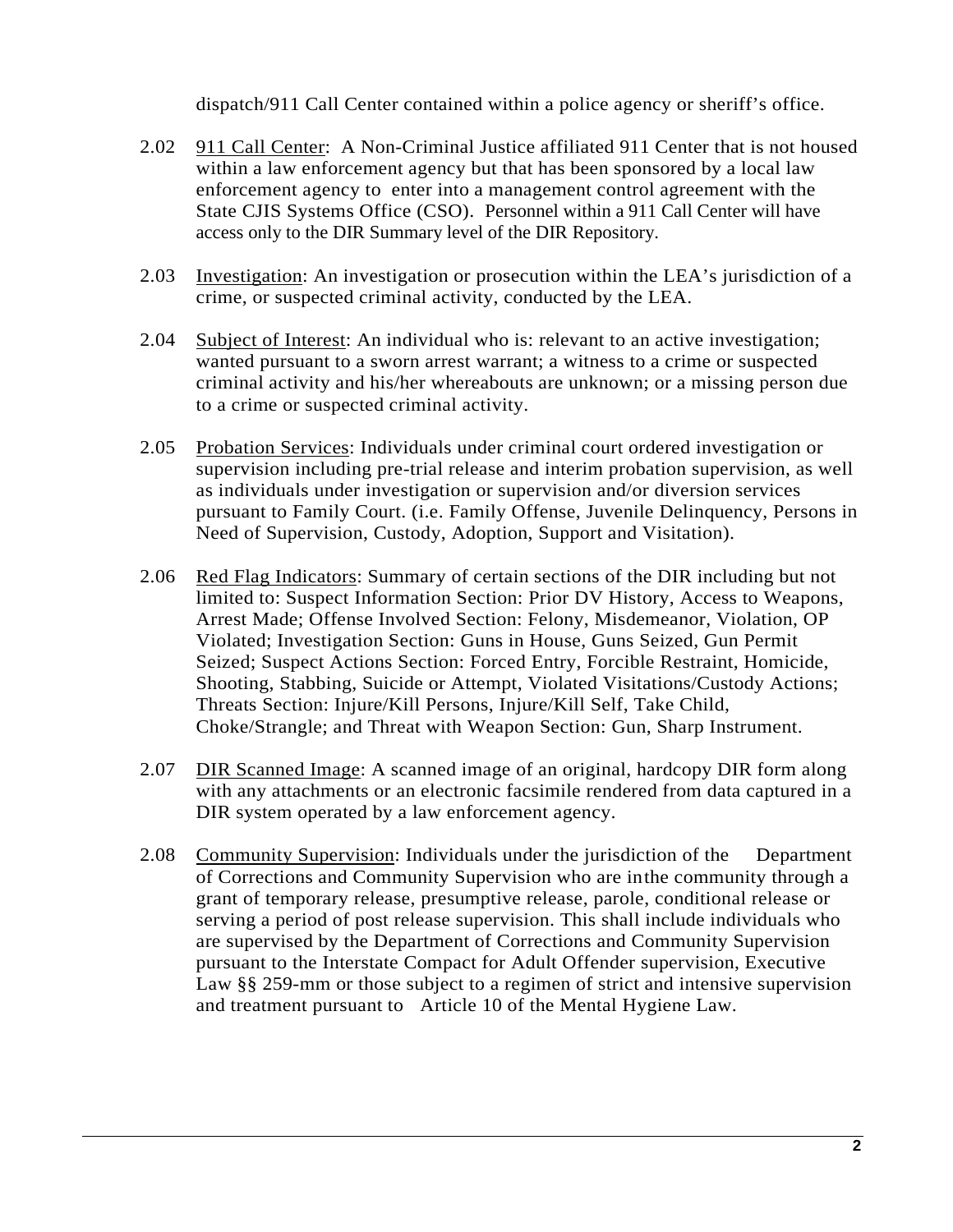### **3.0 ADMINISTRATION**

- 3.01 The DIR Repository is maintained by NYS Division of Criminal Justice Services (DCJS).
- 3.02 The DIR Repository is the property of DCJS, not the LEA or the 911 Call Center. Should the LEA or the 911 Call Center receive Freedom of Information Law requests pertaining to DIRs, the LEA or 911 Call Center must comply with their internal procedures pertaining to FOIL requests. If it is determined that any part of a DIR must be provided, the LEA must provide its copy of the DIR, not the copy from the DIR Repository.
- 3.03 Each local, state and federal agency wishing to access the DIR Repository must submit an application and be approved for access by DCJS.

### **4.0 SYSTEM SUPPORT SERVICES**

- 4.01 All questions concerning access, connectivity or system maintenance shall be submitted to the DCJS Customer Contact Center at 518-457-5837 or 1-800-262-3257.
- 4.02 All service related issues will be addressed by the DCJS Customer Services Group in a timely manner during normal business hours.

### **5.0 APPLICATION**

5.01 To apply for access to the DIR Repository, the LEA's or 911 Call Center's Executive Officer or Chief must complete and submit the following forms:

"DIR Repository User Agreement" (Appendix A)

- 5.02 The completed forms may be e-mailed to the Customer Contact Center [CCCenter@dcjs.ny.gov,](mailto:CCCenter@dcjs.ny.gov) or faxed to 518-457-5617.
- 5.03 Agency eligibility to access the DIR Repository will be based on procedures to be established by the commissioner of  $DCJS<sup>1</sup>$  $DCJS<sup>1</sup>$  $DCJS<sup>1</sup>$ .
- 5.04 A written response to the applicant pertaining to eligibility to access the DIR Repository will be mailed, e-mailed or faxed back to the LEA's or the 911 Call Center's Executive Officer or Chief.

<span id="page-5-0"></span><sup>1</sup> Applications will be considered from all LEA and all 911 Call Centers.  $\overline{a}$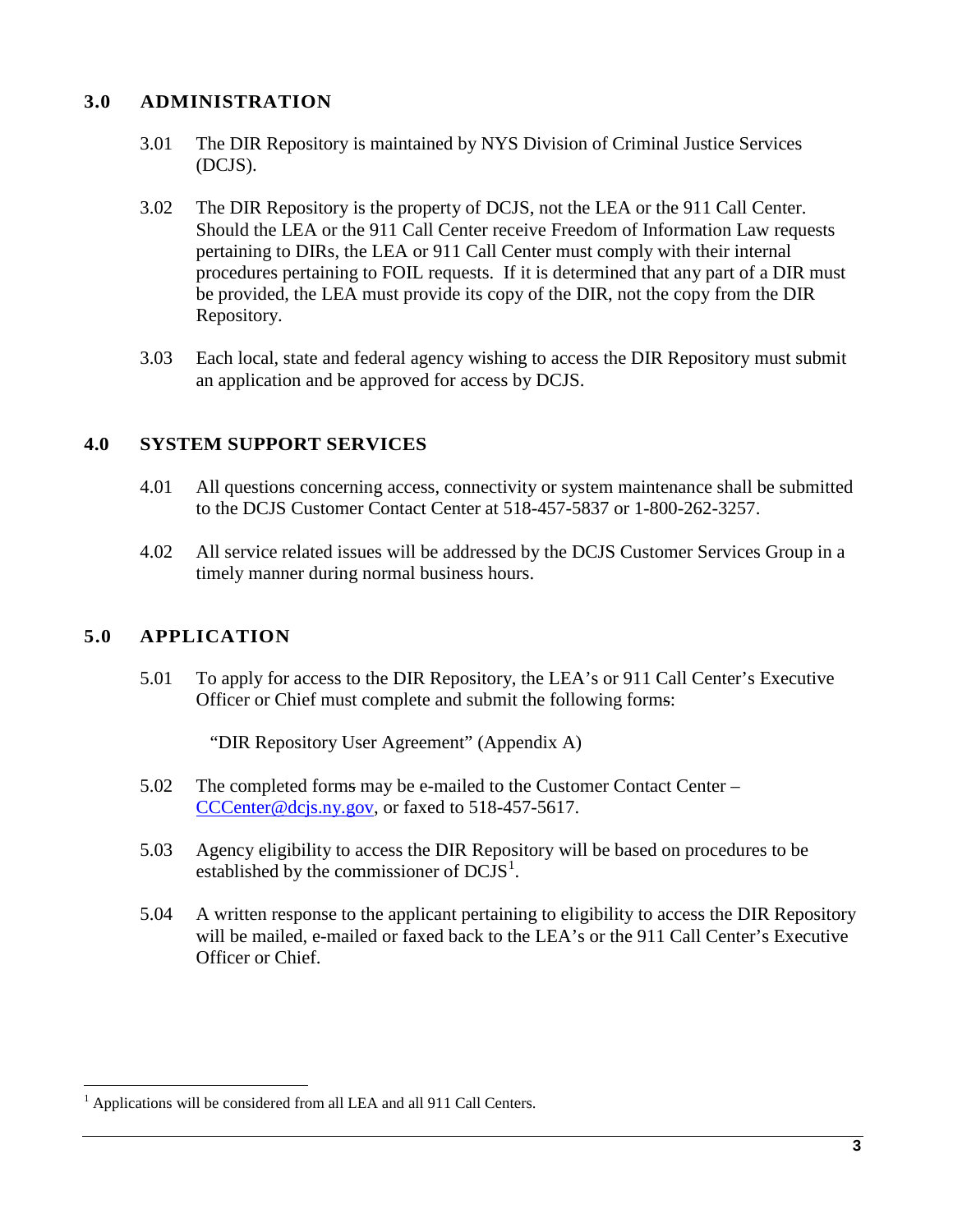### **6.0 USER AGREEMENT**

- 6.01 By signing the DIR Repository User Agreement, the LEA or 911 Call Center Executive Officer or Chief agrees that the agency will abide by the terms and conditions governing the use of the DIR Repository, that it will comply with all other applicable laws and regulations and that the LEA and/or the 911 Call Center recognizes the need to maintain the confidentiality of the information contained in the Repository to protect victims of domestic violence.
- 6.02 By signing the DIR Repository User Agreement, the LEA or 911 Call Center Executive Officer or Chief understands that the unauthorized acquisition of information maintained in the DIR Repository may require that notification of the unauthorized acquisition be given to the subject of interest pursuant to the Information Security Breach Notification Act (NYS Technology Law §208) [attached].

### **7.0 SUBMISSIONS VIA** *eJusticeNY Integrated Justice Portal*

- 7.01 To obtain a DIR scanned image or DIR Search Information using the DIR Repository, the authorized user must submit the following information:
	- 7.01.01 Requestor Name;
	- 7.01.02 Request Detail (e.g., LEA Case Number, Name of subject of interest, other comments);
	- 7.01.03 Reason for Request;
	- 7.01.04 All elements from the search request parameters (Name, Gender, DOB, Address, etc.)
- 7.02 Permissible reasons ("reason code") for requesting information from the DIR Search or DIR Access to Image levels of the DIR Repository are:
	- 7.02.01 **Criminal Investigation** defined as: an investigation of a crime, or suspected criminal activity, occurring within the LEA's jurisdiction;
	- 7.02.02 **Warrant Investigation** defined as: subject of interest is wanted pursuant to a sworn arrest warrant;
	- 7.02.03 **Witness Investigation** defined as: subject of interest is a witness to a crime or suspected criminal activity occurringwithin the LEA's jurisdiction and his/her whereabouts are unknown;
	- 7.02.04 **Missing Person Investigation** defined as: subject of interest is missing due to a crime or suspected criminal activity occurring within the LEA's jurisdiction.
	- 7.02.05 **Victim Request-** defined as: subject of interest is listed as a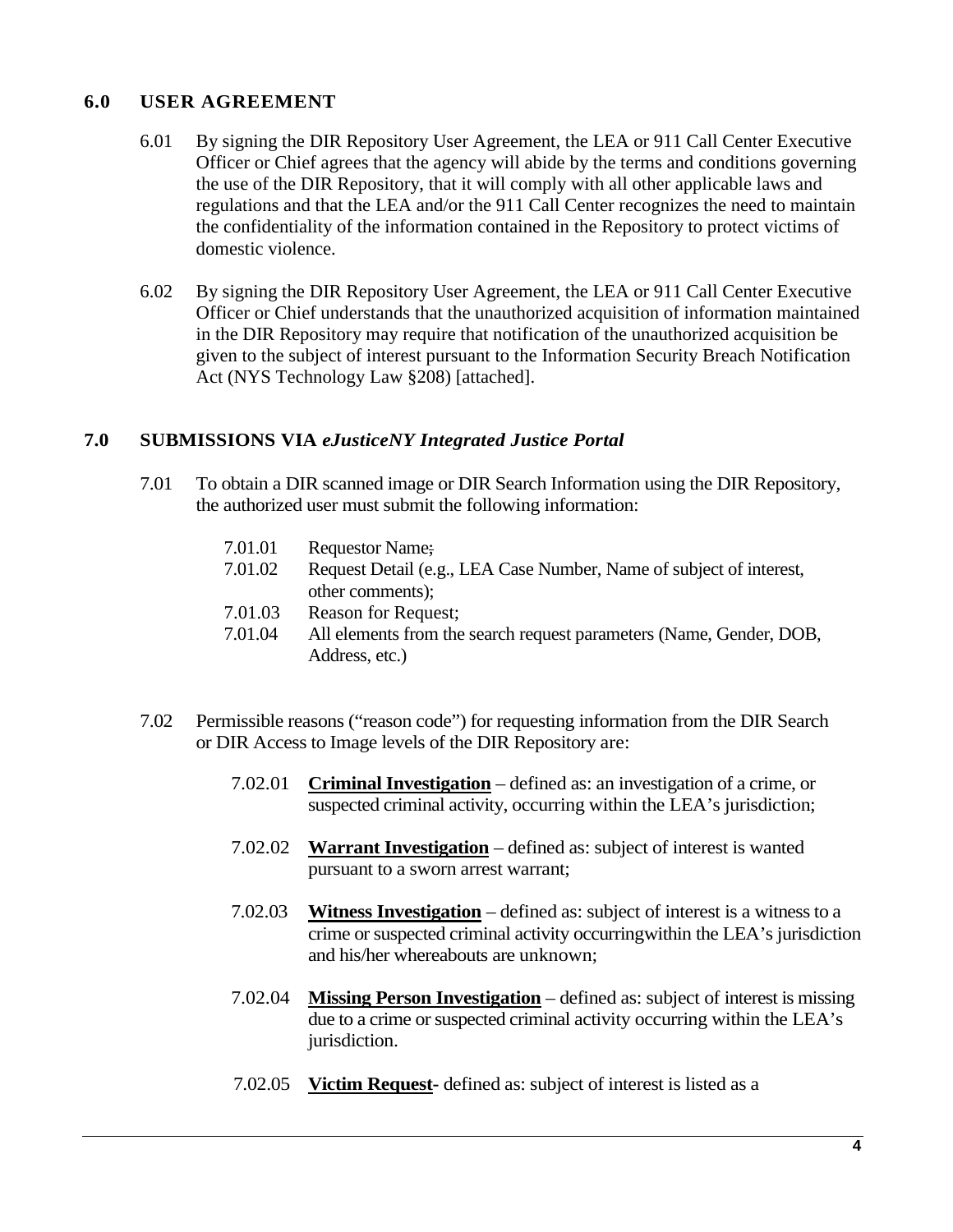victim/party on the DIR and would like a copy of the DIR.  $<sup>1</sup>$ </sup>

- 7.02.06 **Probation Services:** defined as: subject of interest is under criminal court ordered investigation or supervision including pre-trial release and interim probation supervision, as well as individuals under investigation or supervision and/or diversion services pursuant to Family Court.
- 7.02.07 **Office of Probation and Correctional Alternatives (OPCA) Audit/Practice Review** – defined as: cases brought to the attention of OPCA via formal complaint, Critical Incident Report or audit and analysis.
- 7.02.08 **Corrections/Community Supervision**—defined as: subject of interest is an inmate under release consideration, pending release, or currently in supervision status with the Department of Corrections and Community Supervision.
- 7.02.09 **Tactical and Operational Analysis**: defined as: utilization of the repository to assist with law enforcement's tactical and operational response through the identification of repeat offenders, victims and addresses.
- 7.02.10 **Personnel Investigation**: defined as: subject of interest is law enforcement personnel identified as a suspect in the repository and there is an ongoing personnel investigation into said suspect's actions pertaining to the domestic incident.

### **8.0 PERMISSIBLE USES OF DIR REPOSITORY INFORMATION**

8.01 DIR scanned images or information obtained from the DIR Search level of the DIR Repository can only be used for investigation and prosecution purposes or other reasons delineated in § 7.02.

### **9.0 IMPERMISSIBLE USES OF DIR SCANNED IMAGES**

 $\overline{a}$ 

- 9.01 DIR scanned images or information obtained from the DIR Search level of the DIR Repository **SHALL NOT** be saved in a database or stored in any manner for secondary or subsequent use unrelated to the original request.
- 9.02 DIR scanned images or information obtained from the DIR Search level of the DIR

<span id="page-7-0"></span>Executive Law §837 (15) requires that the DIR is "prepared in multiple parts, one of which shall be immediately provided to the victim".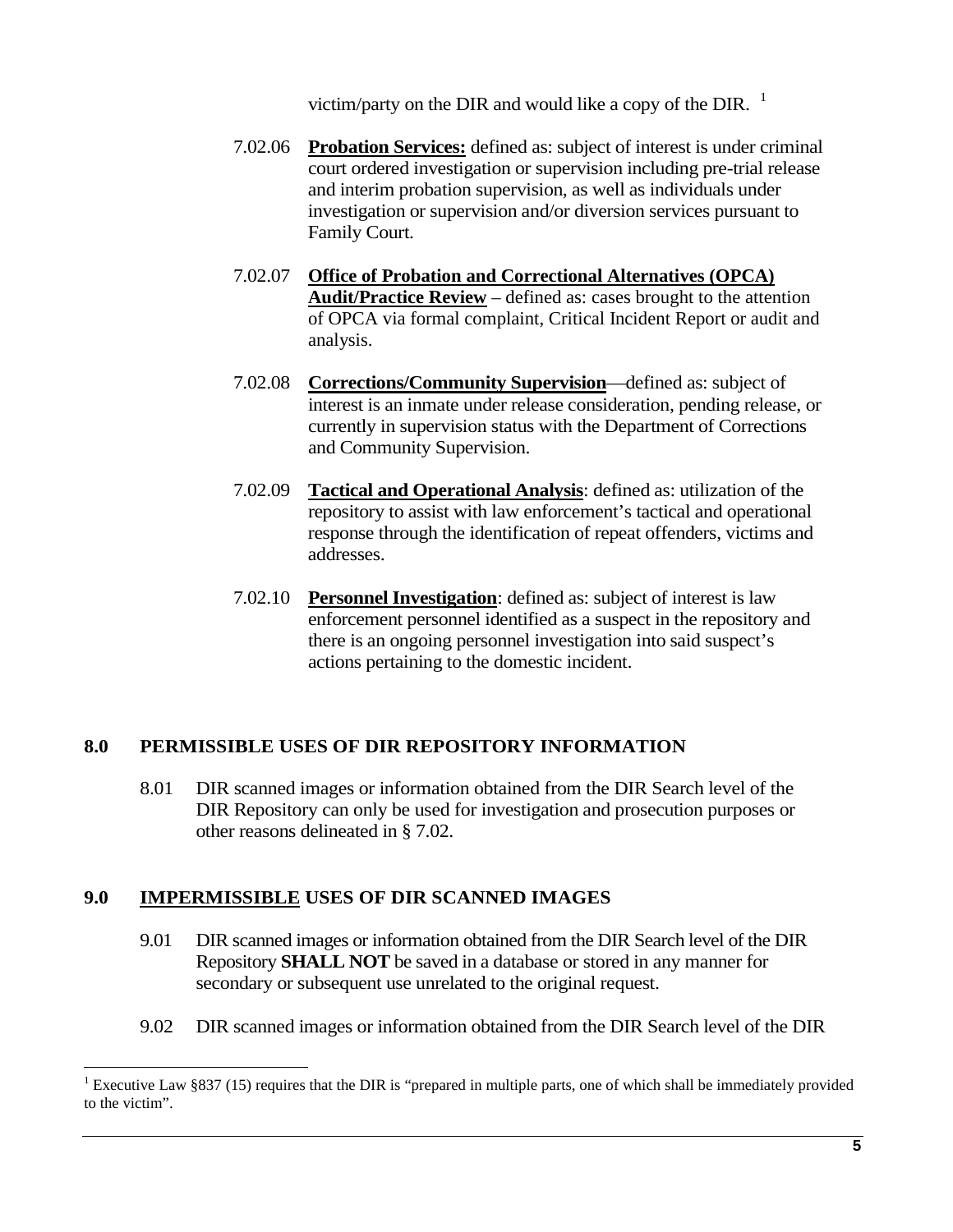Repository **SHALL NOT** be used in more than one investigation. If the information has been previously requested for a permissible reason, a new request must be submitted and properly documented prior to making a subsequent request for the DIR scanned image or information obtained from the DIR Search level of the DIR Repository.

- 9.03 DIR scanned images or information obtained from the DIR Search level of the DIR Repository cannot be disseminated outside of the LEA, and can only be shared within the LEA with authorized users of the DIR Repository, requesting officer or the requesting officer's supervisor as may be necessary to further the active investigation or prosecution. The only exceptions are when a copy is provided to the victim per § 7.02.05 or to a court or an ALJ by probation or parole pursuant to their supervisory responsibility as outlined in §7.02.06 and § 7.02.08 respectively.
- 9.04 It is **NOT** permissible to use the DIR Repository to obtain a DIR scanned image or information obtained from the DIR Search level of the DIR Repository for non-active investigation or prosecution purposes including but not limited to:
	- 9.04.01 personal use; 9.04.02 sale, publication or disclosure for commercial purposes; or 9.04.03 release to the public.
- 9.05 Accessing and/or releasing a DIR scanned image or information obtained from the DIR Search level of the DIR Repository for an impermissible purpose may subject the requestor and/or the individual responsible for its unauthorized release to administrative and/or criminal prosecution.
- 9.06 Hard copies of all DIR reports should be retained only as long as is necessary to document the circumstances of the case/investigation at the time of the inquiry. Thereafter, such information must be destroyed in a secure manner so as to preclude unauthorized access/use.

### **10.0 SECURITY / AUDIT**

- 10.01 To ensure that the DIR Repository will be used for active investigation and prosecutions or for other reasons delineated in § 7.02, an electronic audit log of each request submitted by individual authorized users will be maintained by the DIR Repository.
- 10.02 The DIR Repository audit log will capture the following information for every submission:

|          | 10.02.01 LEA's ORI:                                                                |
|----------|------------------------------------------------------------------------------------|
| 10.02.02 | <i>eJusticeNY</i> Integrated Justice Portal user ID the user logged on the system; |
|          | 10.02.03 Requestor Name:                                                           |
| 10.02.04 | Request Detail (e.g., LEA Case Number, Name of subject of interest, other          |
|          | comments);                                                                         |
|          |                                                                                    |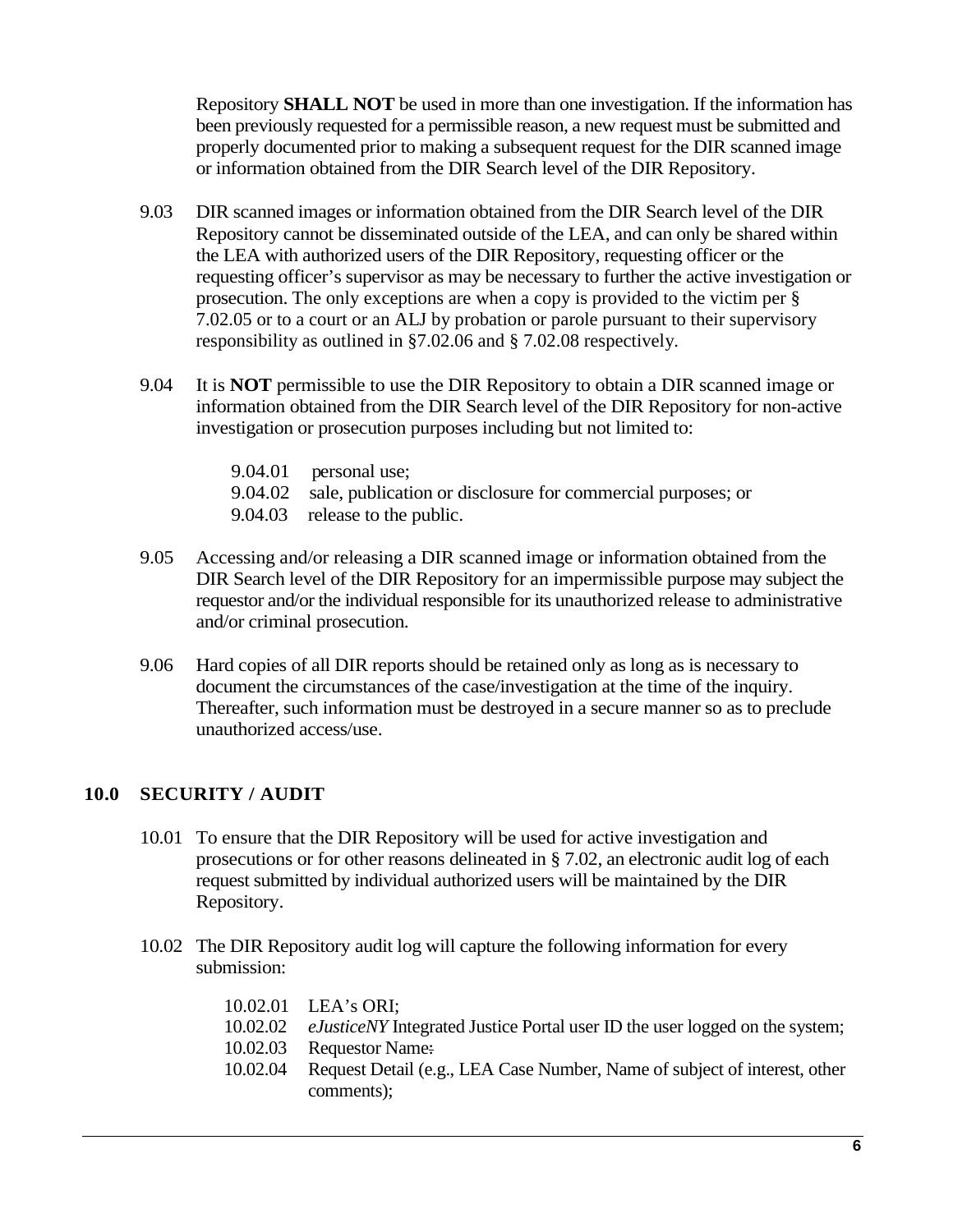- 10.02.05 Reason for Request;
- 10.02.06 Date and time of request;
- 10.02.07 DIR transaction number (for image requests only); and
- 10.02.08 All elements from the search request parameters (Name, Gender, DOB, Address, etc.)
- 10.03 A DIR Repository audit log, specific to each LEA or 911 Call Center, will be available on the *eJusticeNY Integrated Justice Portal*. To access the audit log, the individual designated by the LEA or 911 Call Center to internally audit use of the DIR Repository must access the "Agency Administration" suite on *eJusticeNY Integrated Justice Portal*, click "Audit Log" and select "DIR Repository Audit Request Log". The LEA or 911 Call Center shall use the audit log to review each submission to the DIR Repository and to certify that all submissions were made for active investigation, prosecution or other permissible purposes delineated in § 7.02.
- 10.04 Remote audits of the DIR Repository usage by the LEA or 911 Call Center will be conducted to identify potential misuse of the system. Should possible misuse be revealed by a remote audit or other means, an on-site audit of the LEA or the 911 Call Center will then be performed.
- 10.05 Regular on-site audits of the DIR Repository usage will be performed every three years by DCJS in conjunction with their routine audits of *eJusticeNY* use. Site audits, which may or may not be announced, will require the LEA or the 911 Call Center to make available to the DIR Repository auditors information corresponding to every request submitted to the DIR Repository during the previous three years.

### **11.0 CONCLUSION**

11.01 Should it be established that a LEA or 911 Call Center has used a scanned image or any other information obtained from the DIR Repository in violation of the terms and conditions set forth in this Policies and Procedures Manual or any other applicable laws or regulations, further access by that agency to the DIR Repository will be suspended immediately.